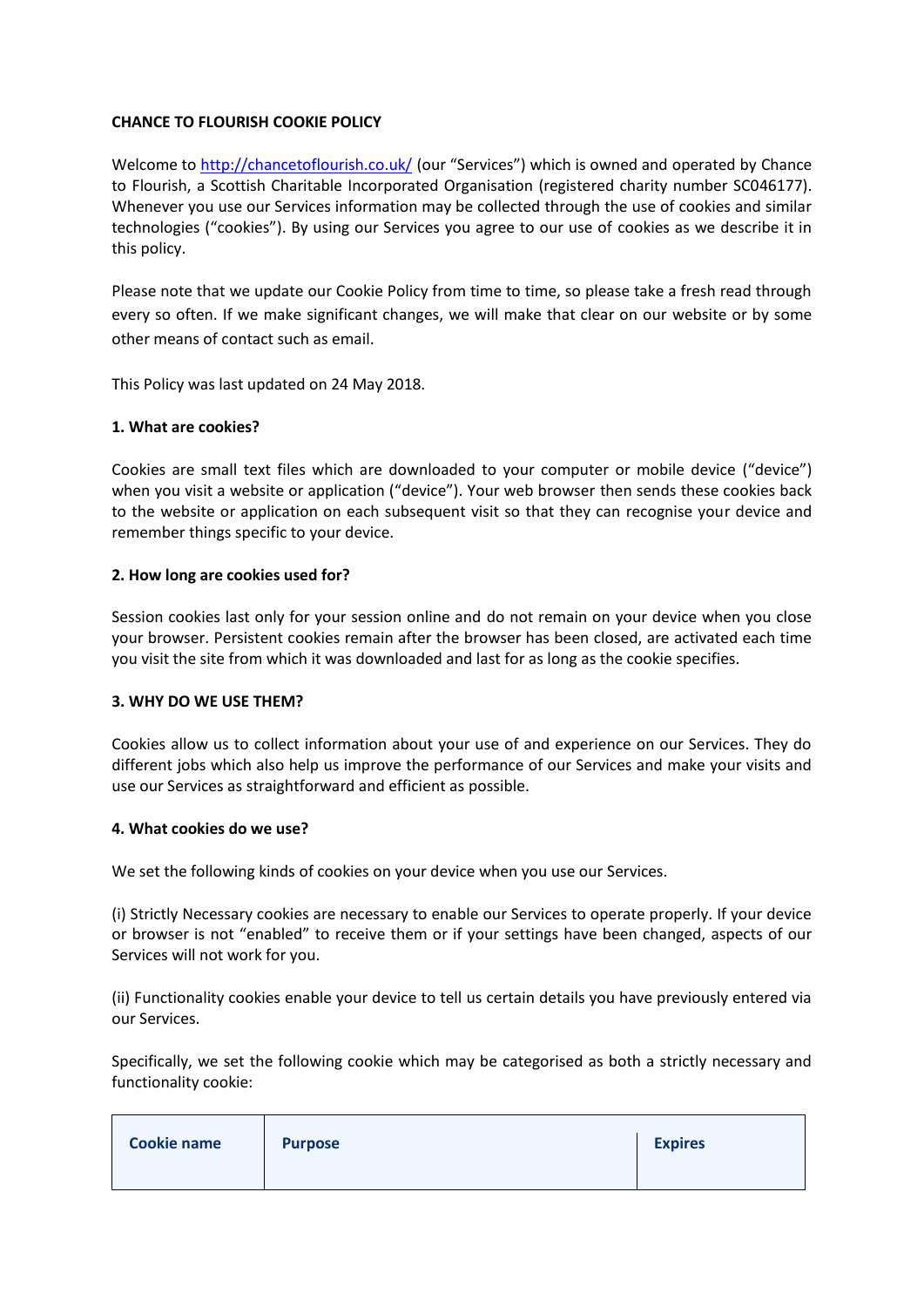| <b>Cookie name</b> | <b>Purpose</b>                                                                                                                                                                                         | <b>Expires</b>                  |
|--------------------|--------------------------------------------------------------------------------------------------------------------------------------------------------------------------------------------------------|---------------------------------|
| Laravel_session    | This is a session cookie that provides<br>"functional" services, such as distinguishing one<br>visitor from another and retaining information<br>provided in the "Contact us" form on our<br>Services. | When you close<br>your browser. |
| <b>PHPSESSID</b>   | In the Application for Grant Funding this cookie<br>is used to remember pages of the application<br>you have been on and how you completed the<br>form.                                                | When you close<br>your browser. |

(iii) Analytical cookies are commonly designed and operated by third party companies on our behalf and help us learn how our Services are being used. They allow us to track how many individual users have used our Services, how often and how they moved around our Services.

Specifically, we set the following analytical cookies:

| Cookie name | <b>Purpose</b>                                                                                                                                                                                                                                                  | <b>Expires</b>       |
|-------------|-----------------------------------------------------------------------------------------------------------------------------------------------------------------------------------------------------------------------------------------------------------------|----------------------|
| _ga         | This is a tracking cookie used to collect<br>information about how visitors use our website.<br>It is used to distinguish one visitor from another<br>and to track their use of our Services including<br>how, and how often, they move around our<br>Services. | After two years.     |
| gat UA      | This is a tracking cookie for analytics that is used<br>to manage website traffic.                                                                                                                                                                              | After 10<br>minutes. |

# **5. How can you manage and control your cookies?**

There are various ways that you can manage and control your cookies and we outline them below. Please remember that any settings you change will apply not only to our Services but to all websites that you visit (unless you choose to block cookies from particular sites).